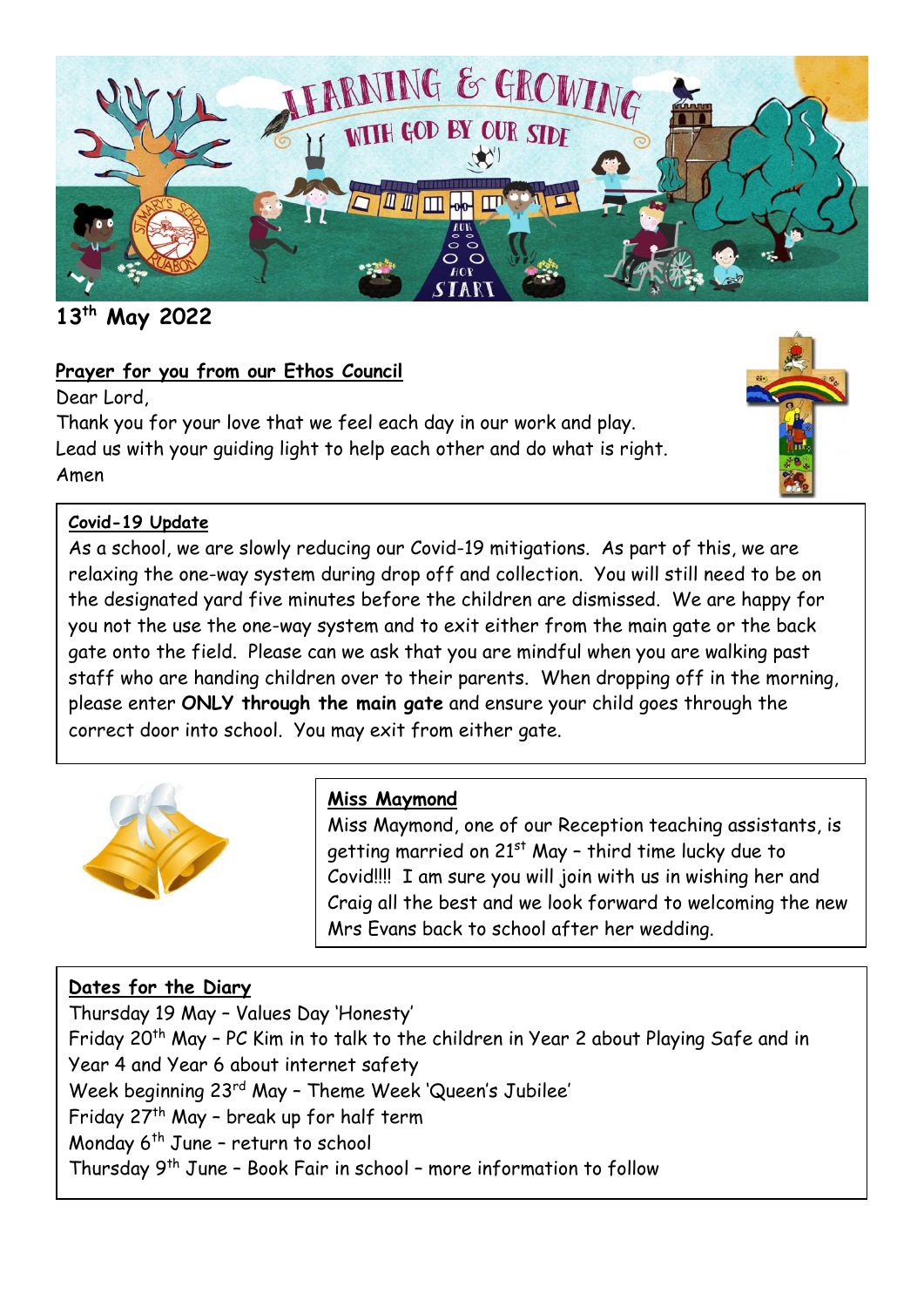

## **13th May 2022**

The children will be off timetable during the last week of this half term to celebrate the Queen's Platinum Jubilee. They will take part in lots of activities, having fun and learning about our Queen and this special celebration. Each class will be focusing on a part of the Queen's life.



**Nursery – 'Who is The Queen?** We will be looking at the Queen's life and how she has changed, what she does in her role, who her family are, where she lives.

**Reception – 'Who is The Queen?'** We will be looking at the Queen's life and how she has changed, what she does in her role, who her family are, where she lives.



**Year 1 – 'Who is The Queen?** We will be learning a song called 'Platinum Jubilee'. We will also be making some special keyrings and a Union Jack pinwheel. The children will be decorating some Jubilee cupcakes.

**Year 2 – 'What is the Jubilee?'** We will learn why we are celebrating the Jubilee and who the Queen/Royal Family are too.

**Year 3 – 'Why is The Queen such an important part of our heritage?'** We will be doing some research on The Queen and, from this research, the children will write a poem. They will also write a newspaper article based on Jubilee week. There children will be drawing The Queen and making a crown. There will be some Jubilee themed problem solving in maths lessons.

### **Year 4 – 'What contribution does Queen Elizabeth make to conservation?'**

There is a charity called 'The Queen Elizabeth Parks Project' which connects people and wildlife of The Queen Elizabeth National Park in Uganda and The Queen Elizabeth Country Park in the UK. We will look at the work of the rangers, wildlife conservation and cultural and environmental education.

### **Year 5 – 'How is Queen Elizabeth a heroine?'**

We will discuss what makes a hero/heroine. We will then look at the contributions the Queen has made to our country. We will show this using art.



#### **Year 6 – 'What is the Queen's contribution to the armed forces?'**

What impact has she made during wars and how she conveys her Christian faith linked to peace?



There will be an afternoon of celebration on Friday  $27<sup>th</sup>$  May. On this day the children can come to school dressed as Princes or Princesses or in red, white and blue. We will be having a whole school afternoon celebration with cake, crisps and pop.